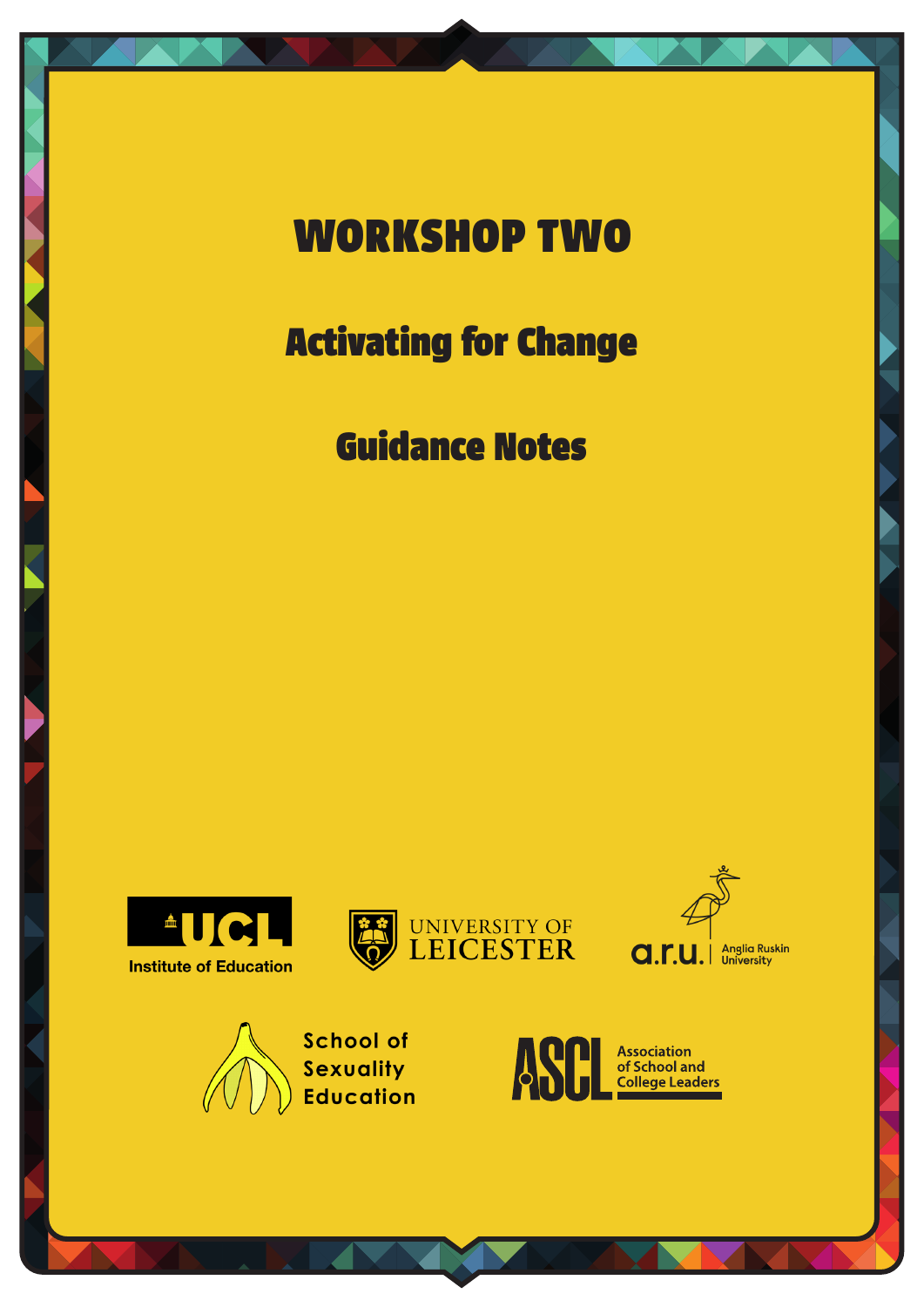#### **SLIDE 2: PLAN FOR TODAY**

- Agree workshop ground rules, make sure everyone is onboard and feels comfortable.
- How we work: 100% unembarrassable; we ask that you are respectful of one another today; no obligation to participate - nip to the loo if you need to at any point; we are not making judgements about your lives/what might be relevant - we appreciate some info today will not be relevant to you now or ever, and some information may be new to some people but not to others; but hopefully there will be something for everyone today. As per your usual lessons the sessions will be confidential unless we had a safeguarding concern in which case we would just pass that onto the person that needs to know.

#### **SLIDE 3: QUIZ**

- Who are these people and what do they have in common?
- The following people can be updated with more contemporary examples of activists over time and/or they can be replaced/supplemented with examples of well-known community-based activists. Ensure different genders are represented and people from minoritised ethic groups.

#### **SLIDE 4: MARCUS RASHFORD (HIDDEN)**

#### **SLIDE 5: GRETA THUNBERG (HIDDEN)**

#### **SLIDE 6: MALALA YOUSAFZAI (HIDDEN)**

#### **SLIDE 7: MALALA, MARCUS & GRETA**

#### **SLIDE 8: WHAT IS ACTIVISM?**

Discuss with your partner for one minute what activism is and who activists are.

#### **SLIDE 9: WHAT IS ACTIVISM?**

- Activism can mean many different things to different people. Essentially it's about creating change within our communities often for those who receive unequal treatment within society.
- Important to emphasise that anyone can be an activist you don't have to be well known like Marcus Rashford to start a campaign, - and activism can involve 'everyday' actions, e.g., sharing a story of injustice on social media, standing up to a harasser on the street or being an active bystander, when you witness someone else being harassed on or offline. In fact, many activist campaigns are 'leaderless', e.g., #BlackLivesMatter and #MeToo, where the focus is on the cause and there is no visible figurehead.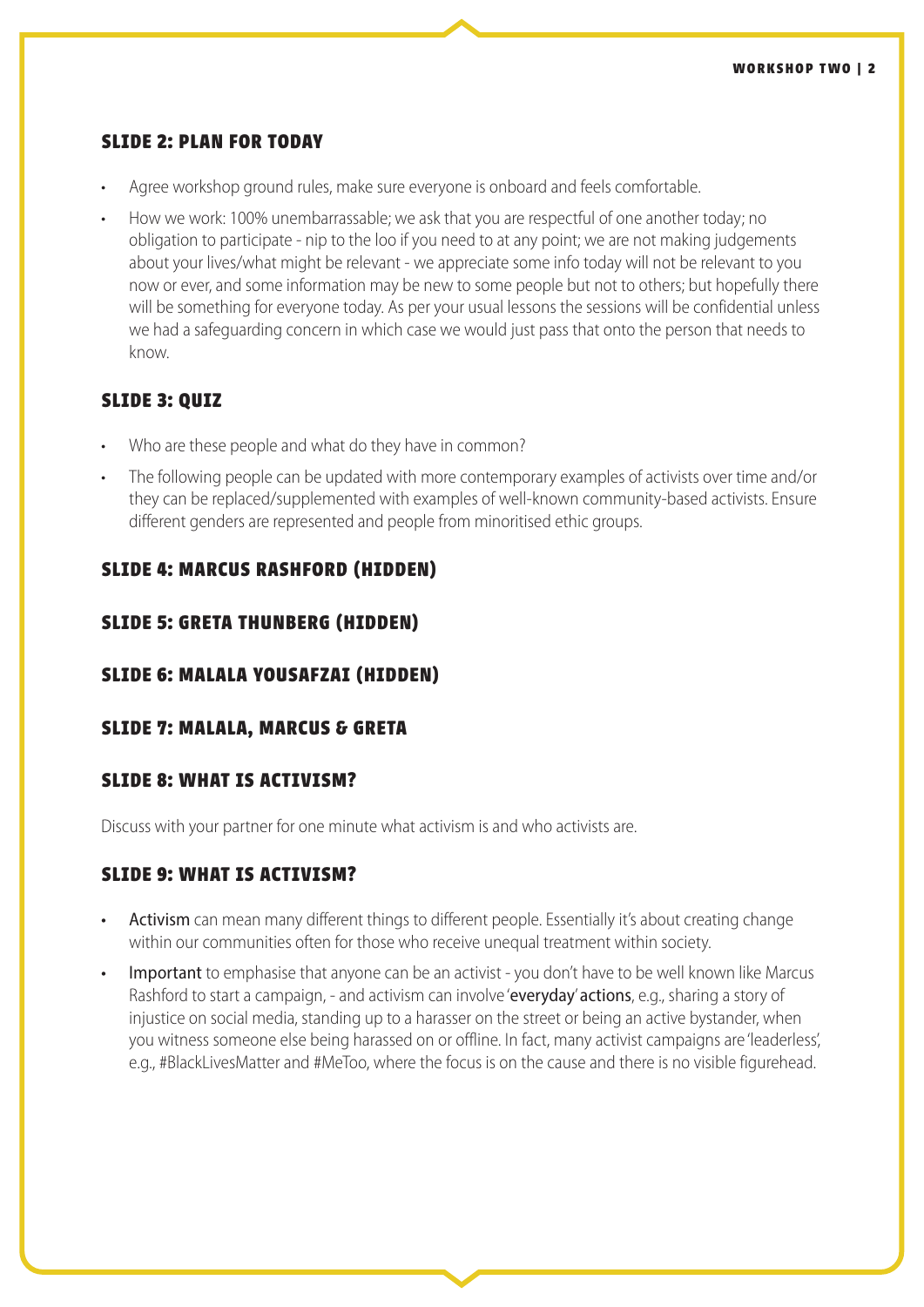#### **SLIDE 10: THE BYSTANDER EFFECT**

- The bystander effect (or bystander apathy) occurs when the presence of others discourages an individual from intervening in an emergency situation or when a person is in distress.
- When an emergency situation occurs, observers are more likely to take action if there are few or no other witnesses.
- Being part of a crowd has the effect that no single person has to take responsibility for an action (or inaction).
- People assume that someone else will intervene, they don't know how to take action, or feel 'it's not my responsibility', fear escalation, etc. and therefore delegate responsibility to others.

#### **SLIDE 11: HOW TO BE AN ACTIVE BYSTANDER**

- Many activist groups, like Hollaback!, see bystander intervention as a key form of activism for challenging sexual and gender-based violence and other forms of injustice like racisim. Hollaback! is an activist group that began in New York as a story-sharing blog to resist street harassment. It quickly expanded into a global movement which now tackles all forms of harassment including digital harassment. Hollaback!'s HeartMob platform seeks to help online victim-survivors of digital harassment and abuse.
- Hollaback! has been developing tools since 2012 to help people intervene when they witness street harassment. Street harassment and gender discrimination are huge societal issues that need to be addressed and we all have a responsibility to do something about them, but too often we freeze because we don't know what to do. Hollaback! has trained 32,600 people in bystander intervention using their 5Ds to safe intervention: Distract, Delegate, Document, Delay and Direct.
- Being an active bystander means being aware of when someone's behaviour is inappropriate or threatening (online or offline) and choosing to challenge it. If you do not feel comfortable doing this directly, then get someone to help you, such as a friend or someone in authority.
- Research shows that bystander intervention can be an effective way of stopping sexual assault before it happens, as bystanders play a key role in preventing, discouraging, and/or intervening when an act of violence has the potential to occur.
- Before stepping in, assess for safety. Remember, your personal safety is a priority never put yourself at risk. It's safer to call out behaviour or intervene in a group. If this is not an option, report it to others who can act.
- How you can intervene safely online and offline: remember Hollaback!'s 5Ds to safe intervention Distract, Delegate, Document, Delay and Direct.

#### **SLIDE 12: HOW TO BE AN ACTIVE BYSTANDER – THE 5DS**

1. Distract - The aim here is simply to derail the incident by interrupting it. The idea is to ignore the harasser and engage directly with the person who is being targeted. Don't talk about or refer to the harassment. Instead, talk about something completely unrelated. E.g., you could pretend to know the person being targeted and say they need to take a phone call or you need to speak to them, or you could ask them for directions or the time - any excuse to get them away safely.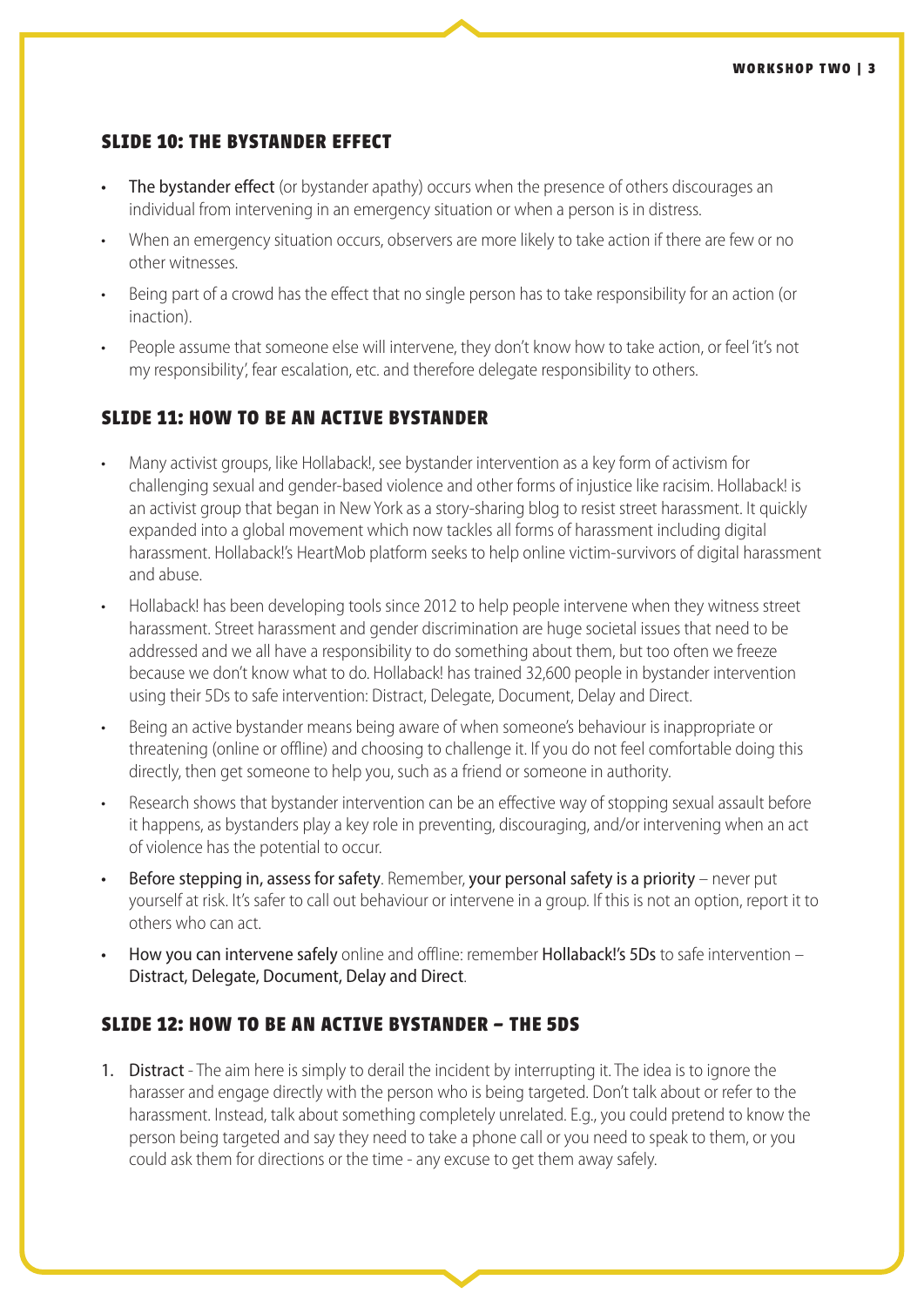- 2. Delegate Ask for assistance, for a resource, or for help from a third party. Seek someone such as an authority figure, like a teacher to intervene in the situation.
- 3. Document take screenshots/photos and screen recordings to provide a helpful testament to someone's experience if you suspect or detect that they are in harm's way. Make sure it is safe to do so. Afterwards, ask the person who experienced harm what they would like to do with the documentation. Never post or share a video without the consent of the person being harmed. Putting a video (or even a picture) online can expose the person who was harassed/abused and may also trigger the involvement of the police or institutional processes even when the person harmed doesn't want that.
- 4. Delay if the situation is too dangerous to challenge, just walk away. Wait for the situation to pass and then ask the person who was harassed if they're okay or report it later. It's never too late to act.
- 5. Direct Action Directly intervene by confronting the situation and calling out negative behaviour. Tell the person to stop or ask the victim-survivor if they're OK. Be polite and stay calm, don't aggravate the situation. This tactic can be risky: the harasser may redirect their abuse towards you and may escalate the situation. Before you decide to respond directly, assess the situation: Are you physically safe? Is the person being harassed physically safe? Does it seem unlikely that the situation will escalate? Can you tell if the person being harassed wants someone to speak up? Direct action is safer when you are in a group.

#### **SLIDE 13: SCENARIO 1**

- Divide the class into groups of six and get them to discuss **one** scenario for five minutes (groups one and two: discuss scenario 1, groups three and four: scenario 2 and groups four and five: scenario 3). Ask them to think about how they would use the 5Ds to be an active bystander in these situations.
- Ask the groups to report back to the class maybe ask for two people from each group to act as spokespeople to ensure engagement.

#### **SLIDE 14: SCENARIO 2**

#### **SLIDE 15: SCENARIO 3**

#### **SLIDE 16: HOW CAN WE CHALLENGE SEXUAL AND GENDER-BASED VIOLENCE THROUGH ACTIVISM?**

- Post it note exercise: in small groups, ask students to suggest things that these different spheres of influence could change.
- To maintain engagement, delegate students from each group a specific task, e.g., get students from each group to collect post-its for a specific category and ask them to stick them on the wall according to the nominated category (you and your friends, family, school, social media platforms, society/ government).
- Briefly feedback on common themes collected on the post-its (5 minutes).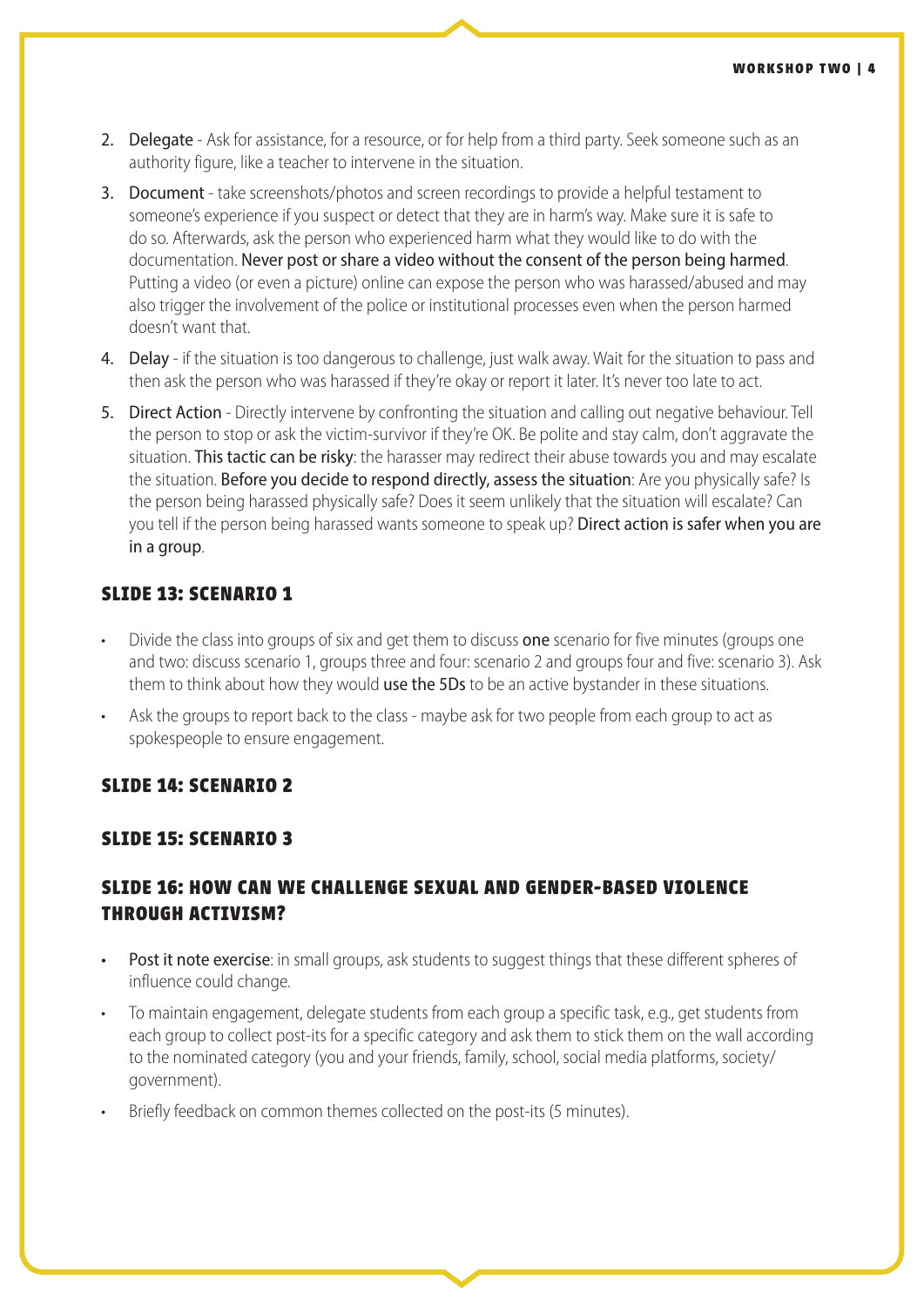Discussion points:

- Be sure to raise things like being an ally you don't have to experience sexual and gender-based violence to be an ally – to listen to someone's experience, take them seriously. Tie into being an active bystander.
- You can also harness digital tools to start campaigns like Everyone's Invited and #MeToo.

#### **SLIDE 17: HOW WE CAN CHALLENGE SEXUAL AND GENDER-BASED VIOLENCE**

- Focus on students' experiences but use this slide as a prompt.
- Note: this slide will be provided as a handout.

#### **SLIDE 18: SHARING STORIES ONLINE**

- Everyone's Invited, like many other campaigns against sexual and gender-based violence, typically began with young women and girls sharing their experiences of sexual and gender-based violence online, e.g., street harassment and sexual assault.
- These online platforms are often seen as safe spaces for victims/survivors to share their stories because they can do so anonymously in ways they often cannot do offline, and get support from those that may have faced similar experiences.
- Sharing stories is important for raising awareness of sexual and gender-based violence and for creating policy and cultural change.
- Anyone with access to digital technologies can share their story online and/or provide solidarity to victims/survivors of sexual gender-based violence.

#### **SLIDE 19: DIGITAL DEFENCE STRATEGIES**

Note: this slide will be provided as a handout.

- Blocking: If you've received unwanted content on social media, you should do the same thing. Blocking a user means they virtually do not exist anymore. Don't be ashamed or afraid to do this at any point - remember to put your well-being first.
- Muting: The person's posts and stories will no longer show up in your feed, but they'll still be able to see your posts, and you can visit each other's account pages. Could be useful if a peer/Instagram follower.
- Reporting: Report users or particular comments/images to the platform in question and/or to school, police, etc. Each platform has different reporting processes in place and all of these can be found by googling 'Snapchat report abuse', Instagram report abuse', Twitter report abuse', etc.
- Having multiple accounts: Have a personal account with your name attached (e.g. on Snapchat) and a separate Twitter account to talk about activism or a particular issue (potentially anonymous).
- Anonymity: Often used to speak about issues where people fear they would be judged harshly or feel incapable of talking about offline.
- Online privacy: Includes understanding how to use privacy settings on social media platforms and being able to identify fake profiles.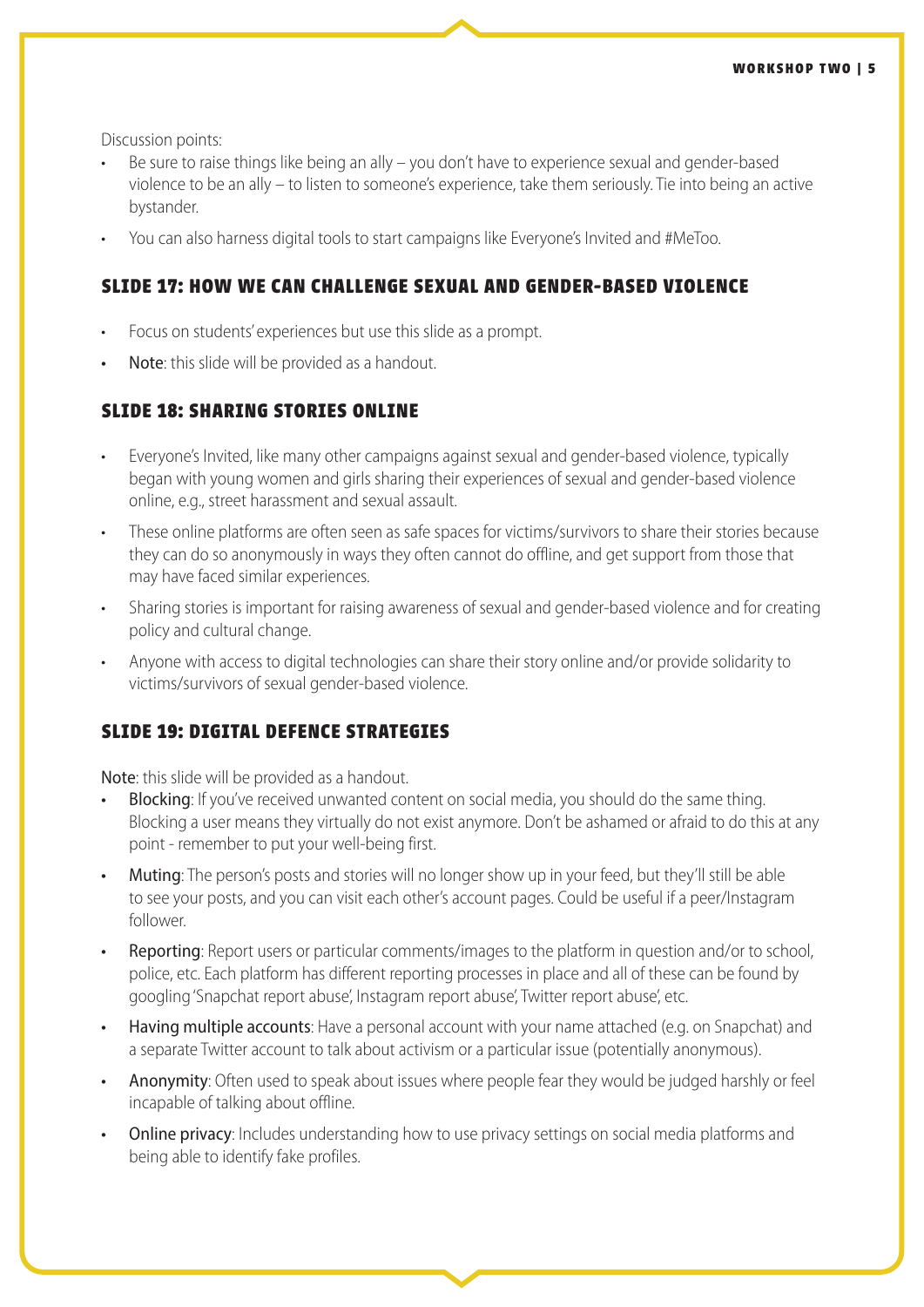#### **SLIDE 20: SELF CARE STRATEGIES**

Note: this slide will be provided as a handout.

- Take time to look after yourself: do things that make you feel content, for instance, seeing friends, listening to music, having a bath, making use of mindfulness apps like Headspace.
- Curate your social media pages/feeds. Curating your feed is being mindful and deliberate about the content you're consuming, e.g., being intentional about the people, groups, and pages you follow; unfollowing people who post things that make you anxious or sad; and following people who post things that make you feel good.
- Similarly, be mindful of which sites make you happy and stressed.
- Take regular breaks from social media and screen time.

#### **SLIDE 21: SOME PLACES YOU CAN GO THROUGH TO TALK THINGS THROUGH**

Note: this slide will be provided as a handout.

- Explain that someone might also want to report to the police (they don't have to if they don't want to) - and they can get extra support with this from the first four organisations on this list with either deciding whether they want to report or not, or help navigating the criminal justice system.
- For some forms of sexual and gender-based violence, like street harassment, there are currently no formal reporting systems or organisations that people can report to, but they can share their stories of street harassment and sexual assault, and get solidarity from other victims/survivors via websites like Everyone's Invited, Stop Street Harassment and the Everyday Sexism Project. These offer safe spaces for victims/survivors to share their stories anonymously and they provide information, advice, help and resources on sexual and gender-based violence.
- Explain that students can also block and report harmful and/or unwanted content on social media platforms and that they can talk to their parents, friends and trusted adults.

#### **SLIDE 22: ACTIVISM AND ART**

- Important: ensure there is sufficient time to run this activity.
- 5-10 minute activity: Divide students into small groups and ask them to provide examples of activist art, memes, hashtags etc. they are aware of and/or give them a template and ask them to create a meme or hashtag to tackle the issue of sexual and gender-based violence, e.g., to make the issue visible, to challenge common misconceptions of sexual and gender-based violence, or to foster solidarity and community-building among victims/survivors.
- Get them to think about what makes an effective hashtag campaign, e.g., using clear, concise and easy to understand messaging, combining no more than 3-4 words.
- When observing groups, ask how they found out about any examples of accounts, hashtags, influencers etc. they note down.